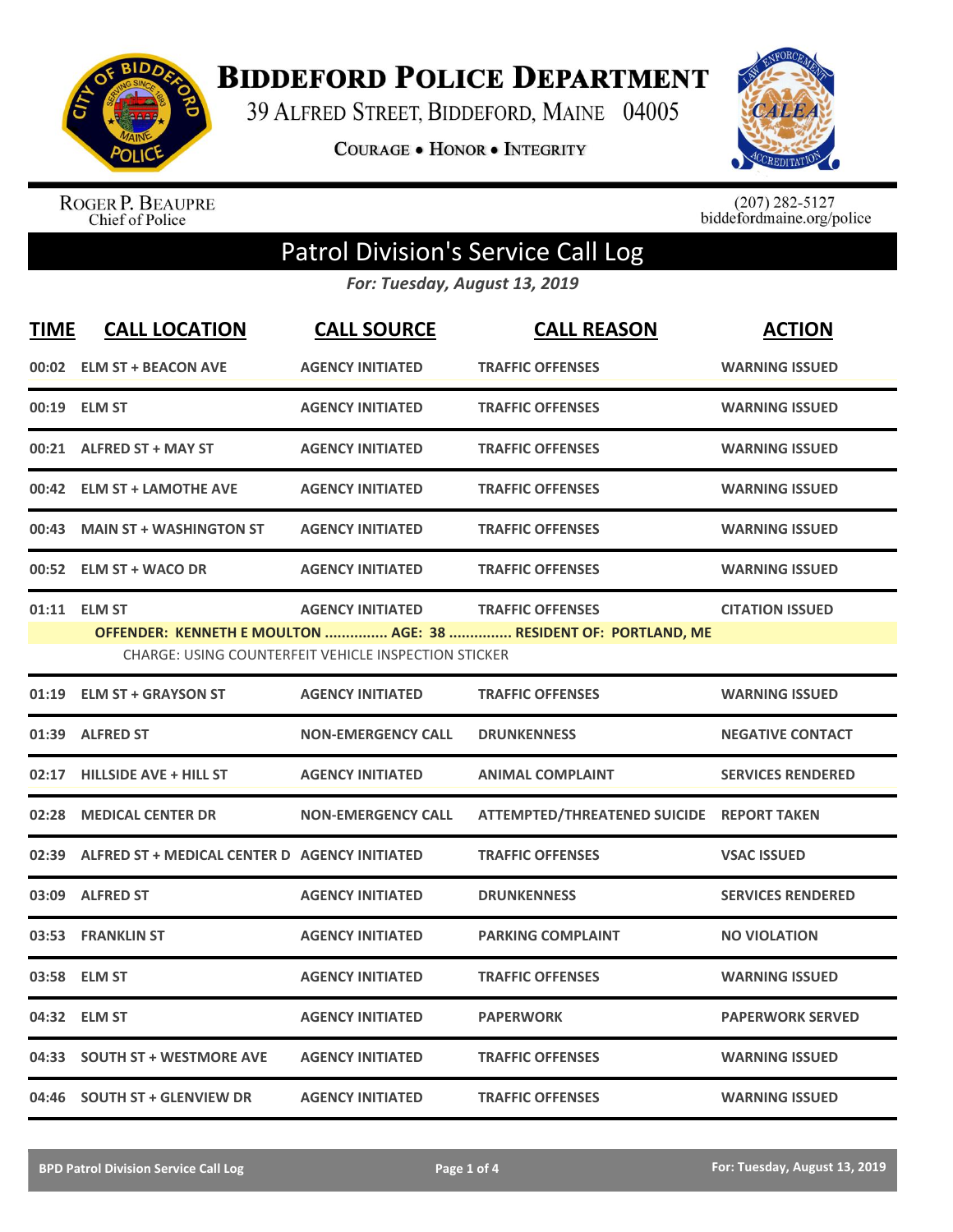| <b>TIME</b> | <b>CALL LOCATION</b>           | <b>CALL SOURCE</b>        | <b>CALL REASON</b>         | <b>ACTION</b>               |
|-------------|--------------------------------|---------------------------|----------------------------|-----------------------------|
|             | 05:38 MEDICAL CENTER DR        | <b>E-911 CALL</b>         | 911 MISUSE                 | <b>NO ACTION REQUIRED</b>   |
|             | 06:55 SULLIVAN ST              | <b>WALK-IN AT STATION</b> | <b>THEFT</b>               | <b>REPORT TAKEN</b>         |
|             | 07:57 HILL ST                  | <b>AGENCY INITIATED</b>   | <b>TRAFFIC OFFENSES</b>    | <b>VSAC ISSUED</b>          |
|             | 07:58 JEFFERSON ST             | <b>NON-EMERGENCY CALL</b> | <b>SUSPICION</b>           | <b>SERVICES RENDERED</b>    |
|             | 08:13 POOL ST + HILLS BEACH RD | <b>E-911 CALL</b>         | 911 MISUSE                 | <b>NO ACTION REQUIRED</b>   |
|             | 08:20 ALFRED ST                | <b>AGENCY INITIATED</b>   | <b>TRAFFIC OFFENSES</b>    | <b>VSAC ISSUED</b>          |
|             | 08:29 ALFRED ST                | <b>WALK-IN AT STATION</b> | <b>DRUG</b>                | <b>SERVICES RENDERED</b>    |
|             | 08:42 FOURTH ST                | <b>NON-EMERGENCY CALL</b> | <b>CRAIGSLIST SCAM</b>     | <b>SERVICES RENDERED</b>    |
|             | 08:43 ALFRED ST                | <b>AGENCY INITIATED</b>   | <b>TRAFFIC OFFENSES</b>    | <b>VSAC ISSUED</b>          |
|             | 08:46 WASHINGTON ST            | <b>E-911 CALL</b>         | 911 MISUSE                 | <b>WARNING ISSUED</b>       |
|             | 09:23 HILL ST                  | <b>AGENCY INITIATED</b>   | <b>ALL OTHER</b>           | <b>REPORT TAKEN</b>         |
|             | 09:23 SOUTH ST                 | <b>WALK-IN AT STATION</b> | <b>SUSPICION</b>           | <b>TRANSPORT TO CRISIS</b>  |
|             | 09:36 WOODLAND DR              | <b>E-911 CALL</b>         | 911 MISUSE                 | <b>WARNING ISSUED</b>       |
|             | 10:08 JEFFERSON ST + ADAMS ST  | <b>NON-EMERGENCY CALL</b> | <b>SUSPICION</b>           | <b>SERVICES RENDERED</b>    |
|             | 10:11 SKY OAKS DR              | <b>NON-EMERGENCY CALL</b> | <b>MISSING PERSON</b>      | <b>REPORT TAKEN</b>         |
|             | 10:21 GRAHAM ST                | <b>WALK-IN AT STATION</b> | <b>DOMESTIC COMPLAINTS</b> | <b>REPORT TAKEN</b>         |
|             | 10:24 BIRCH ST                 | <b>NON-EMERGENCY CALL</b> | <b>TRESPASSING</b>         | <b>SERVICES RENDERED</b>    |
|             | 10:24 ELM ST                   | <b>WALK-IN AT STATION</b> | <b>CRIMINAL MISCHIEF</b>   | <b>REPORT TAKEN</b>         |
|             | 10:30 VILLAGE LN               | <b>OTHER</b>              | <b>PAPERWORK</b>           | <b>SERVICES RENDERED</b>    |
|             | 10:35 MAIN ST                  | <b>NON-EMERGENCY CALL</b> | <b>SUSPICION</b>           | <b>SERVICES RENDERED</b>    |
|             | 10:38 BEACH HOUSE LN           | <b>NON-EMERGENCY CALL</b> | <b>ANIMAL COMPLAINT</b>    | <b>SERVICES RENDERED</b>    |
|             | 11:05 CLEAVES ST               | <b>AGENCY INITIATED</b>   | <b>PAPERWORK</b>           | <b>PAPERWORK NOT SERVED</b> |
|             | 11:19 ALFRED ST                | E-911 CALL                | 911 MISUSE                 | <b>NO ACTION REQUIRED</b>   |
|             | 11:42 SUMMER ST                | <b>WALK-IN AT STATION</b> | <b>CIVIL COMPLAINT</b>     | <b>CIVIL COMPLAINT</b>      |
|             | 12:01 ALFRED ST                | E-911 CALL                | 911 MISUSE                 | <b>SERVICES RENDERED</b>    |
|             | 12:08 CRESCENT ST              | <b>NON-EMERGENCY CALL</b> | <b>SUSPICION</b>           | <b>SERVICES RENDERED</b>    |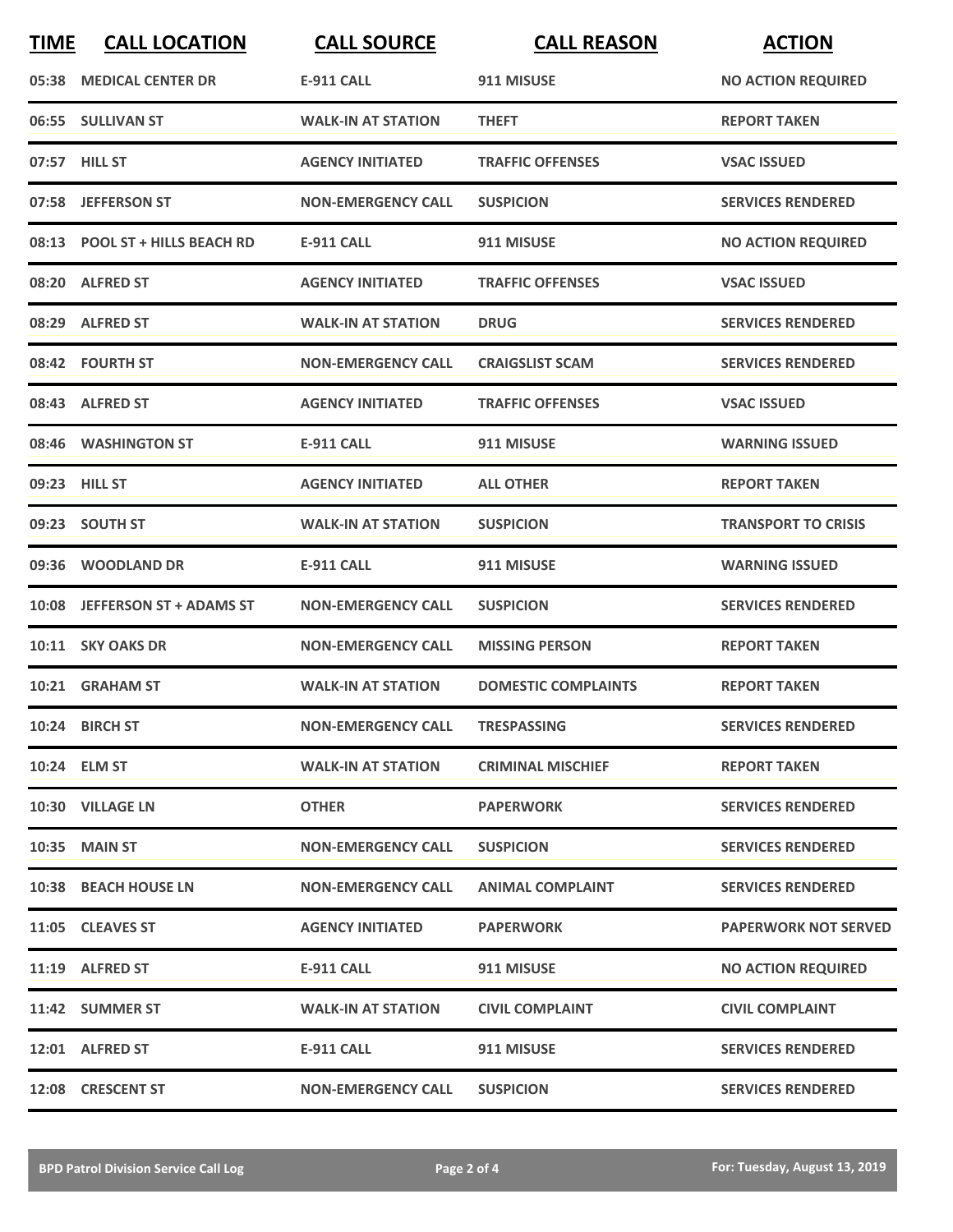| <b>TIME</b> | <b>CALL LOCATION</b>                                 | <b>CALL SOURCE</b>                                             | <b>CALL REASON</b>                                                               | <b>ACTION</b>             |  |
|-------------|------------------------------------------------------|----------------------------------------------------------------|----------------------------------------------------------------------------------|---------------------------|--|
| 12:11       | <b>BOULDER WAY</b>                                   | <b>NON-EMERGENCY CALL</b>                                      | <b>SHOPLIFTING</b>                                                               | <b>CITATION ISSUED</b>    |  |
|             |                                                      |                                                                | OFFENDER: JEFFREY KENNETH SMITH  AGE: 37  RESIDENT OF: BIDDEFORD, ME             |                           |  |
|             |                                                      | CHARGE: THEFT BY UNAUTHORIZED TAKING OR TRANSFER - SHOPLIFTING |                                                                                  |                           |  |
|             | 12:20 PROSPECT ST + CLARK ST                         | <b>NON-EMERGENCY CALL</b>                                      | <b>ASSIST PD AGENCY</b>                                                          | <b>ARREST(S) MADE</b>     |  |
|             |                                                      |                                                                | OFFENDER: JESSICA GERMAINE JACKSON-ROBINSON  AGE: 33  RESIDENT OF: WATERBORO, ME |                           |  |
|             | <b>CHARGE: WARRANT ARREST</b>                        |                                                                |                                                                                  |                           |  |
|             | 12:50 PRECOURT ST                                    | <b>AGENCY INITIATED</b>                                        | <b>OPER AFTER SUSPENSION</b>                                                     | <b>CITATION ISSUED</b>    |  |
|             |                                                      |                                                                | OFFENDER: KEVIN ALAN ROYER  AGE: 25  RESIDENT OF: SANFORD, ME                    |                           |  |
|             | CHARGE: OPERATING WHILE LICENSE SUSPENDED OR REVOKED |                                                                |                                                                                  |                           |  |
|             |                                                      | CHARGE: POSSESS SUSPENDED DRIVERS LICENSE: CRIME               |                                                                                  |                           |  |
|             | 13:12 GEORGE ST                                      | <b>NON-EMERGENCY CALL</b>                                      | <b>VIOL OF BAIL CONDITIONS</b>                                                   | <b>REPORT TAKEN</b>       |  |
|             | 13:33 BIRCH ST                                       | <b>E-911 CALL</b>                                              | <b>HARASSMENT</b>                                                                | <b>SERVICES RENDERED</b>  |  |
|             | 13:43 BIRCH ST                                       | <b>AGENCY INITIATED</b>                                        | <b>PRO-ACTIVE DV RESPONSE TEAM</b>                                               | <b>SERVICES RENDERED</b>  |  |
|             | 13:58 STATE ST                                       | <b>WALK-IN AT STATION</b>                                      | <b>SUSPICION</b>                                                                 | <b>REPORT TAKEN</b>       |  |
|             | 13:59 SOUTH ST                                       | <b>WALK-IN AT STATION</b>                                      | <b>PAPERWORK</b>                                                                 | <b>SERVICES RENDERED</b>  |  |
|             | 14:19 SOUTH ST                                       | <b>NON-EMERGENCY CALL</b>                                      | <b>ROAD HAZARD</b>                                                               | <b>SERVICES RENDERED</b>  |  |
|             | 14:21 ALEXANDER DR                                   | <b>WALK-IN AT STATION</b>                                      | <b>PAPERWORK</b>                                                                 | <b>SERVICES RENDERED</b>  |  |
|             | 14:37 HILLS BEACH RD                                 | <b>E-911 CALL</b>                                              | 911 MISUSE                                                                       | <b>NO ACTION REQUIRED</b> |  |
|             | 14:56 FRANKLIN ST                                    | <b>WALK-IN AT STATION</b>                                      | <b>ARTICLES LOST/FOUND</b>                                                       | <b>SERVICES RENDERED</b>  |  |
|             | 15:15 ARENA DR                                       | <b>AGENCY INITIATED</b>                                        | <b>TRAFFIC OFFENSES</b>                                                          | <b>VSAC ISSUED</b>        |  |
|             | 16:11 SOUTH ST                                       | <b>NON-EMERGENCY CALL</b>                                      | <b>TRAFFIC DETAIL</b>                                                            | <b>SERVICES RENDERED</b>  |  |
| 16:29       | <b>MEDICAL CENTER DR</b>                             | <b>NON-EMERGENCY CALL</b>                                      | <b>ARTICLES LOST/FOUND</b>                                                       | <b>NO ACTION REQUIRED</b> |  |
|             | 16:30 BARRA RD                                       | <b>NON-EMERGENCY CALL</b>                                      | <b>SUSPICION</b>                                                                 | <b>SERVICES RENDERED</b>  |  |
|             | 16:33 SOUTH ST                                       | <b>NON-EMERGENCY CALL</b>                                      | <b>VIOL PROTECTION FROM ABUSE</b>                                                | <b>ARREST(S) MADE</b>     |  |
|             |                                                      |                                                                | OFFENDER: RONALD JOHN JEWETT  AGE: 49  RESIDENT OF: BIDDEFORD, ME                |                           |  |
|             |                                                      | <b>CHARGE: VIOLATING PROTECTION FROM ABUSE ORDER</b>           |                                                                                  |                           |  |
|             | 17:05 ELM ST                                         | <b>NON-EMERGENCY CALL</b>                                      | <b>PUBLIC URINATION OR DEFECATIO</b>                                             | <b>NEGATIVE CONTACT</b>   |  |
|             | 17:45 GRAHAM ST                                      | <b>NON-EMERGENCY CALL</b>                                      | <b>THEFT</b>                                                                     | <b>UNFOUNDED</b>          |  |
| 18:27       | <b>MAIN ST</b>                                       | <b>E-911 CALL</b>                                              | <b>DOMESTIC COMPLAINTS</b>                                                       | <b>REPORT TAKEN</b>       |  |
| 18:35       | <b>MARINER WAY</b>                                   | <b>NON-EMERGENCY CALL</b>                                      | <b>ANIMAL COMPLAINT</b>                                                          | <b>UNFOUNDED</b>          |  |
|             |                                                      |                                                                |                                                                                  |                           |  |